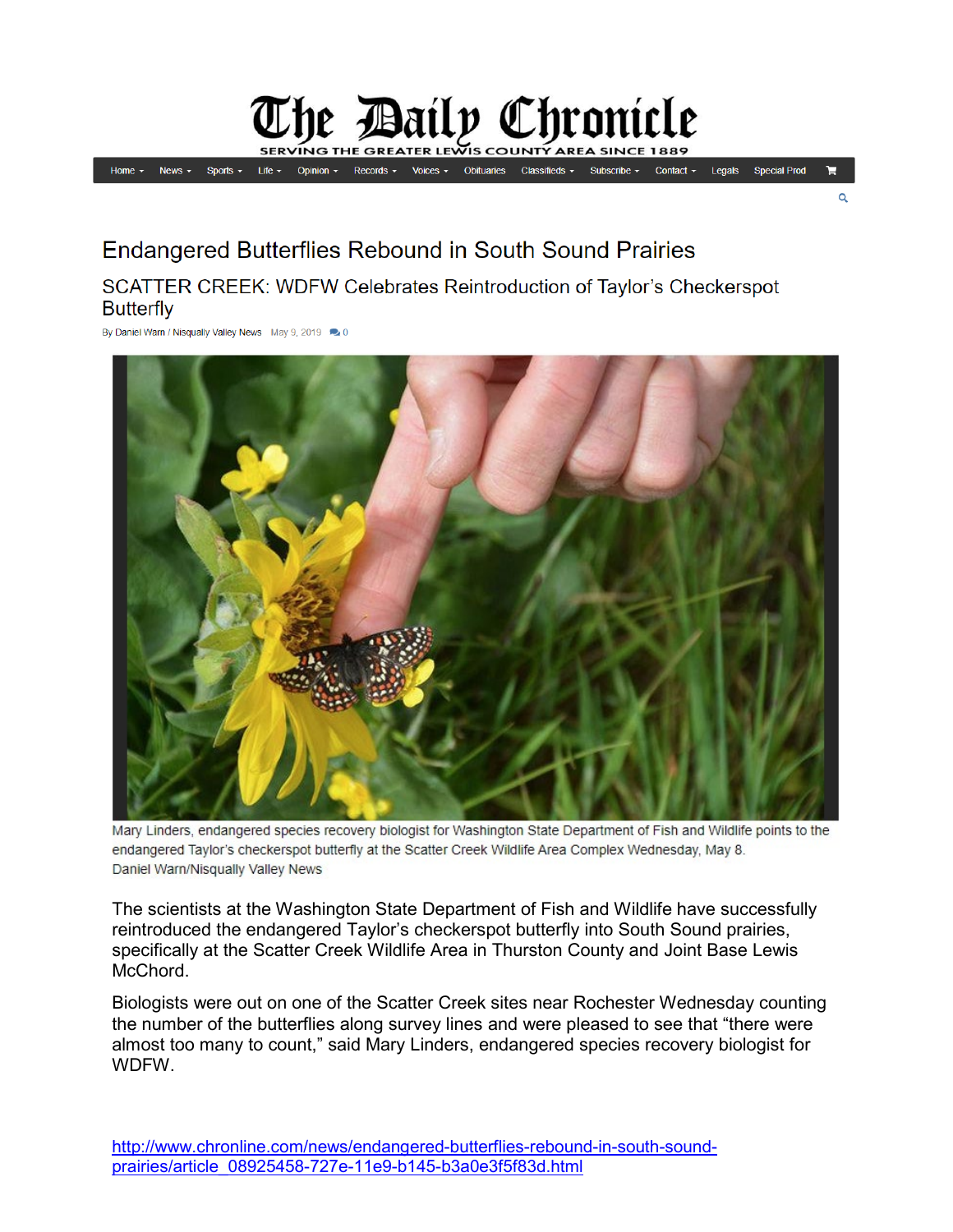

Scientists at Washington State Department of Fish and Wildlife have tripled the amount of Endangered Taylor's checkerspot butterflies in the last decade through prairie restoration work. Daniel Warn/Nisqually Valley News

In the past decade, WDFW has tripled the number of Taylor's checkerspot butterflies in the South Sound prairies.

"No one has been able to do this successfully with this group of butterflies, so this is really exciting on a national scale," Linders said.



Mary Linders, endangered species recovery biologist for Washington State Department of Fish and Wildlife look down the survey line for counting the endangered Taylor's checkerspot butterfly at the Scatter Creek Wildlife Area Complex Wednesday, May 8. Daniel Warn/Nisqually Valley News

Taylor's checkerspot butterfly is one of about 20 subspecies of Edith's checkerspot butterfly, and is the only one that has successfully been reintroduced to the wild.

The butterfly became endangered due to loss of habitat from the advance of invasive plant species like Scotch broom. So the first method of restoring the subspecies was to restore the prairies themselves.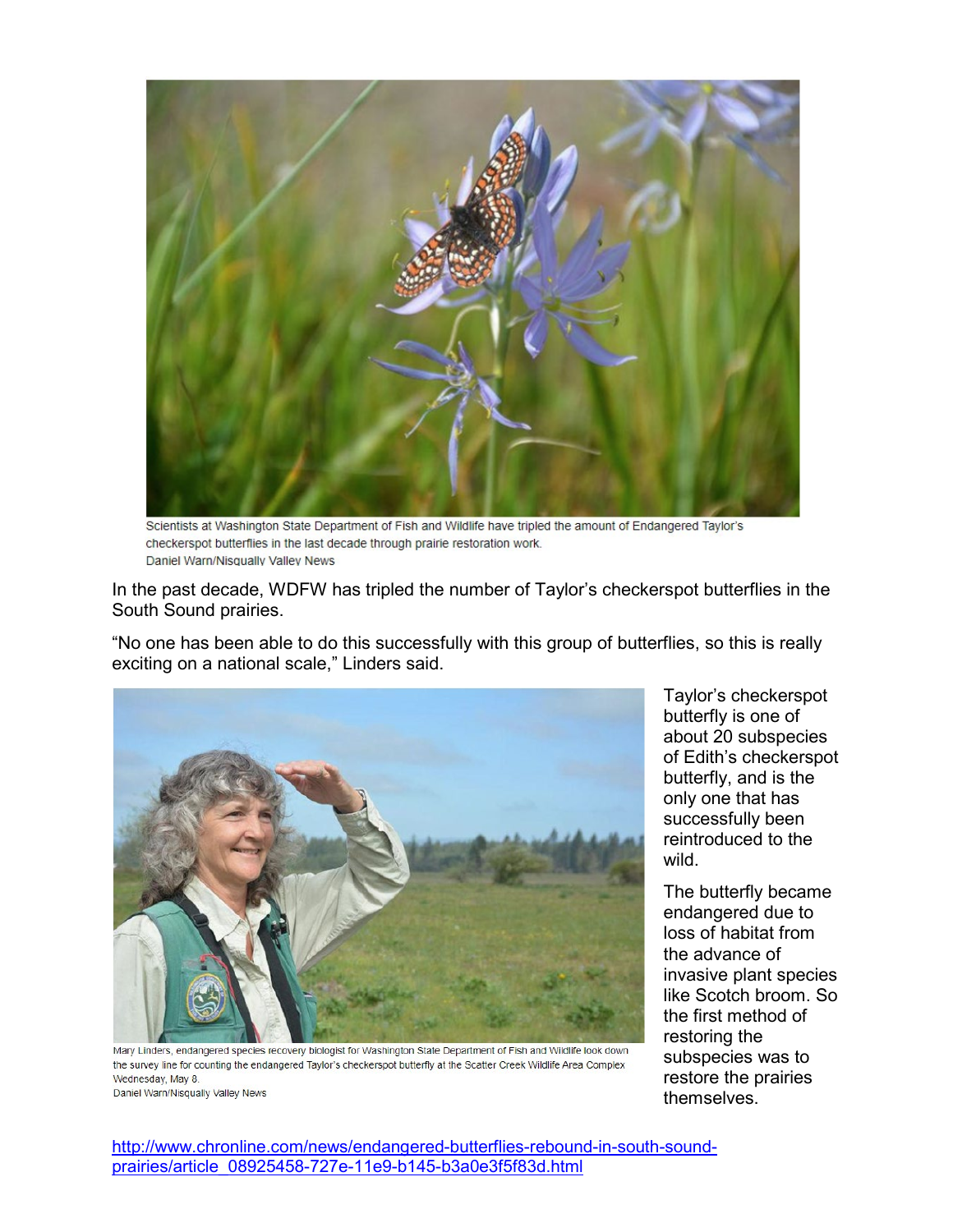

Endangered Taylor's checkerspot butterflies sip the nectar from blue camas at the Scatter Creek Wildlife Area Complex Wednesday, May 8.

Daniel Warn/Nisqually Valley News

Josh Cook, wildlife biologist for WDFW, specializes in prairie restoration and said WDFW has a suite of treatments it does every year to help restore the habitat for Taylor's checkerspot butterflies.

"The easiest way to do it is to start with prescribed fire," he said. "We'll select areas that could use a burn and that will open up a canvas, essentially, of landscape. Then the invasive weeds will emerge first, once we get some precipitation. So we'll herbicide those out, and that will give us the opportunity to select against them. A lot of the native plants will emerge after that."

Those native plants are what the Taylor's checkerspot butterfly needs to survive. These plants include the blue camas and Indian paintbrushes found in the prairies.

"Over the course of the last 20 years, we've been working hard on restoring the habitat on this prairie," Linders said. "It used to be covered with scotch broom, five, six, seven feet tall. We have gotten rid of that and are restoring a lot of the native prairie plants. These efforts preserve a lot of the native nectar and host plants for the Taylor's checkerspot butterfly, and also for a whole suite of other species that are also very rare on these prairies."

In 2007, WDFW officially started the program, testing the waters of this type of restoration work. The larva were reared in captivity throughout their hibernation stage, before the caterpillars could be released onto the prairies.